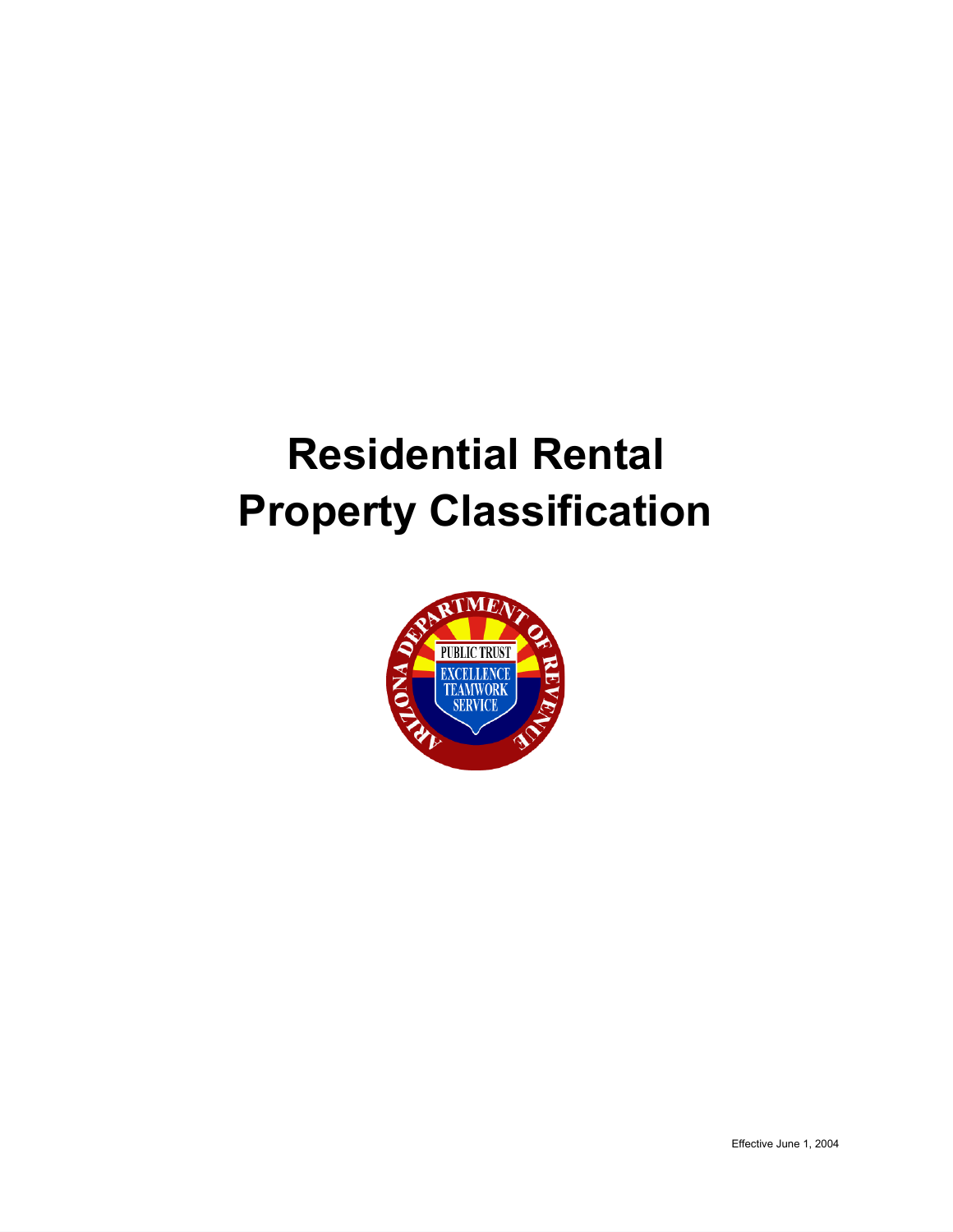#### **Issue**

What is the legal classification of a property, or any portion of a property, used for both short term and extended stay occupancies?

## **Discussion**

The Department was asked to review the provisions affecting the qualifications for Legal Class Four status of hotels, motels, apartments, and other similar facilities. The properties reviewed had not designated specific rooms or units solely for rental residential purposes.

Real property in Arizona that is devoted to producing income for the owner is generally considered to be commercially used, is classified as Legal Class One and is assessed with a twenty-five percent assessment ratio. However, Legal Class Four states, "Real and personal property and improvements to the property that are used solely as leased or rented property for residential purposes, that are not included in class one, two, three, six, seven or eight and that are valued at full cash value" A.R.S. [42-12004.](https://www.azleg.gov/viewDocument/?docName=http://www.azleg.gov/ars/42/12004.htm) Properties in Legal Class Four have a ten percent assessment ratio.

# **Research**

Recent Court of Appeals decisions have helped to clarify the classification of property devoted to residential rental use. The decisions establish that the leasing or renting of property for profit is a commercial use that is properly classified in Legal Class One. However, the legislature created an exception for property devoted solely for residential rental use by creating Legal Class Four, specifically A.R.S.  $42-12004(A)(1)$ .

In Krausz vs. [Maricopa](https://caselaw.findlaw.com/az-court-of-appeals/1369507.html) County (1 CA-TX00-0022), the owner of an office building was seeking a reclassification because the building was rented to the Arizona Department of Environmental Quality (ADEQ). The owner's argument was that the rented office space was leased to a government entity, and therefore the leased property should be considered to be noncommercial. The court ruled that even though the tenant used the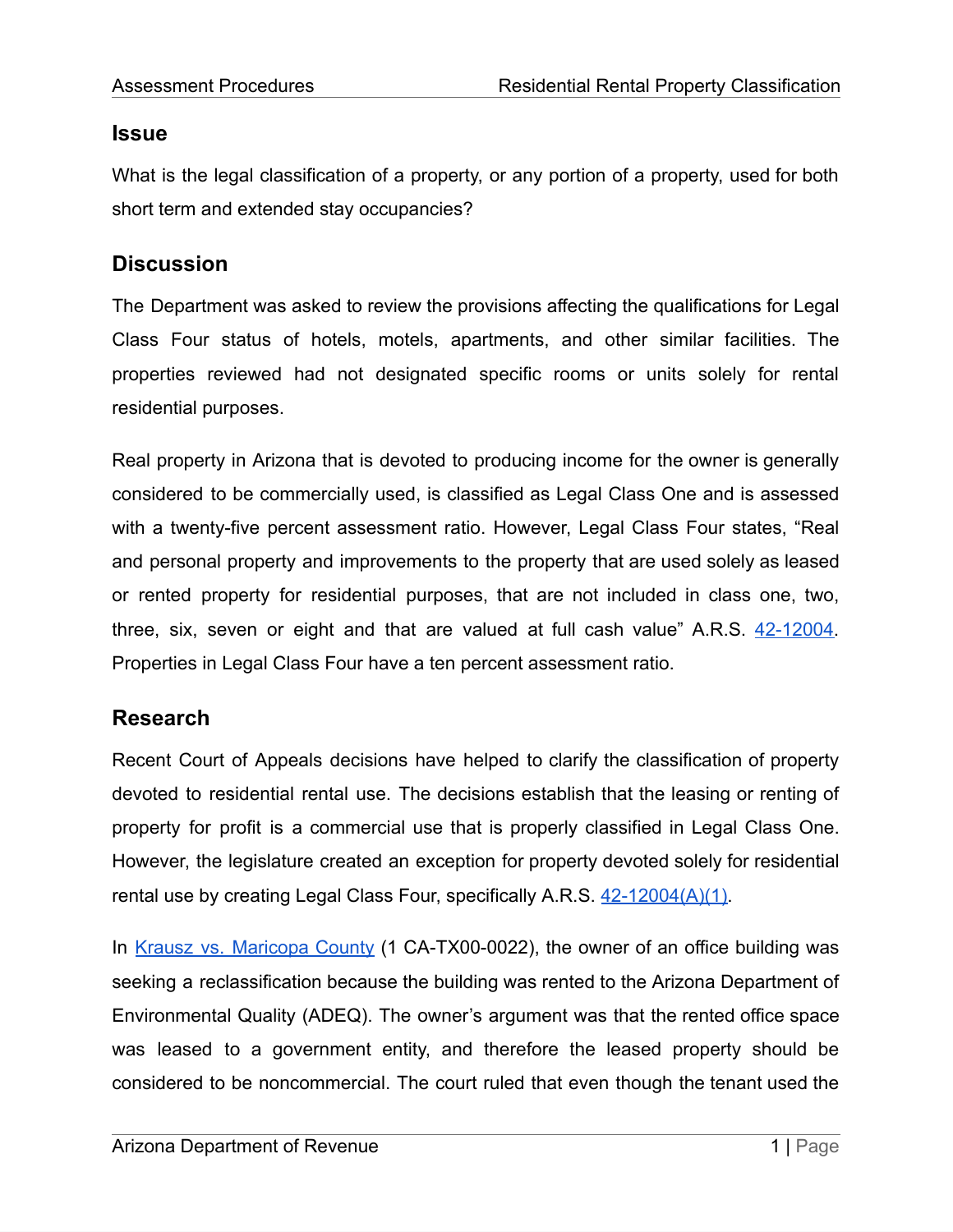property for a government use, the owner was leasing the property at a market rate with the intention of making a profit, which is a commercial use. The Court stated:

"The legislature clearly desired a separate specific class for leased residential property. It accomplished its purpose by creating class four property that includes real and personal property and improvements 'used solely as leased or rented property for residential purposes, that are not included in class one [including commercial], two, three, six, seven or eight.' A.R.S. [42-12001\(12\)](https://www.azleg.gov/viewDocument/?docName=http://www.azleg.gov/ars/42/12001.htm).

"The adoption of A.R.S. section  $42-12004(A)(1)$  illustrated the need to statutorily segregate leased residential property lest it be classified as commercial. Without the statute, class one would have arguably included leased residential property because the owner could have been viewed as putting the property to a commercial use. With the adoption of A.R.S. section  $42-12004(A)(1)$ , such property plainly falls within the narrower classification of leased residential property, and thereby is excluded from the broader commercial classification created by A.R.S. section [42-12001.](https://www.azleg.gov/viewDocument/?docName=http://www.azleg.gov/ars/42/12001.htm)"

In U-Stor Bell vs. [Maricopa](https://caselaw.findlaw.com/az-court-of-appeals/1270873.html) County (1 CA-TX 00-0013), the owners contended that the on-site apartment built for the manager's residence of the mini-storage facility should be classified as Legal Class Four, giving the property a mixed-use assessment ratio. However, the court held that the apartment was not "used solely for residential purposes" but was used for business purposes since the manager was required to live on the premises, as a condition of employment to manage the mini-storage and to provide additional security. The total use of the property was determined to be commercial use and should be assessed as Legal Class One. The Court noted in this decision:

"As we intimated in Krausz, it was ordinary landlords' use of their property for the production of rental income that prompted the legislature to adopt  $42-12004(A)(1)$ and its predecessors to avoid commercial classification of such property. In this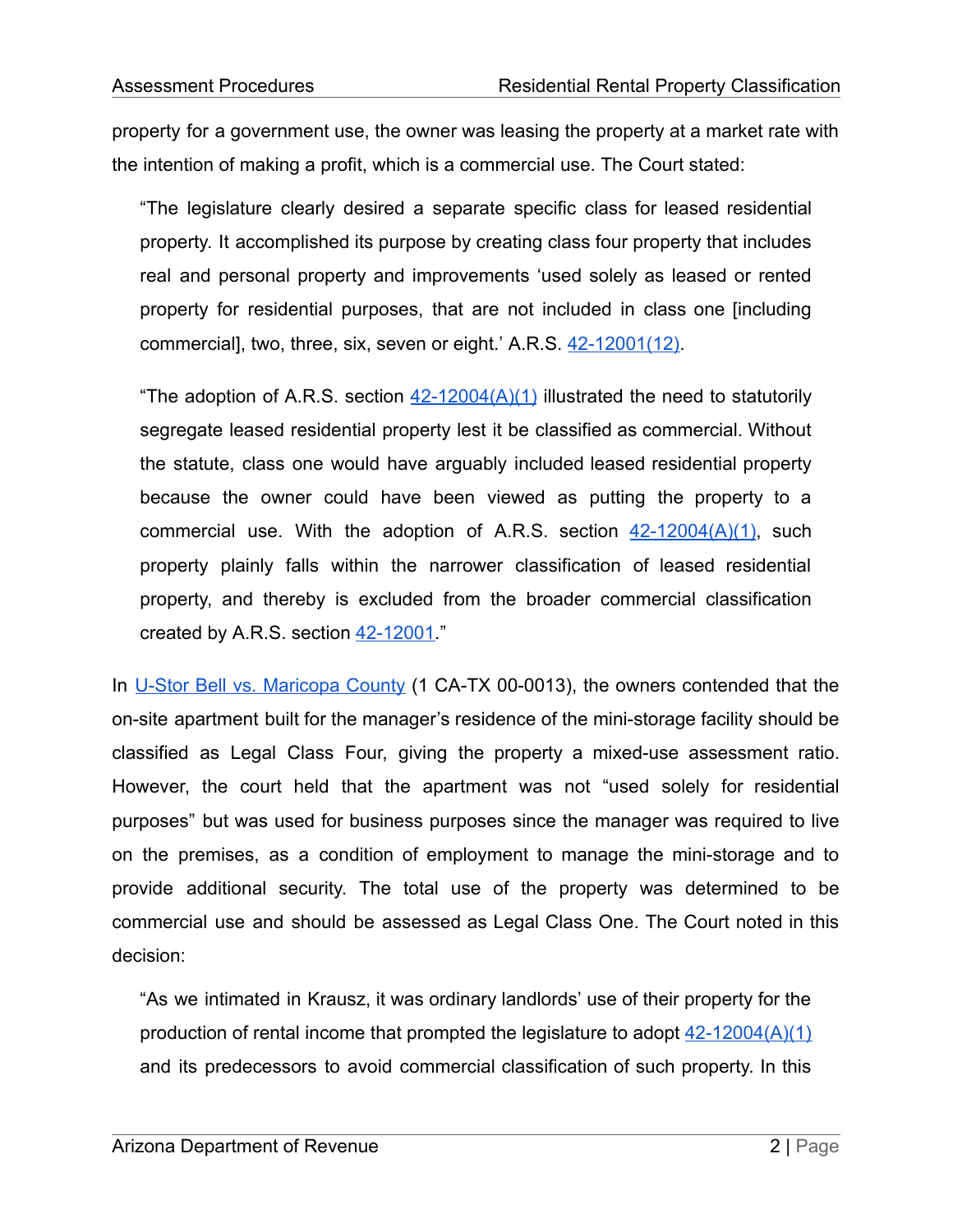case the taxpayers' special commercial use of their manager apartments is qualitatively different from the more common use that the legislature sought to remove from commercial classification.

"Neither the taxpayer or their on-site managers use the manager apartments "solely" for residential purposes. Further, the taxpayers do not "lease" or "rent" the manager apartment to their on-site managers within the ordinary meaning of those terms. The taxpayers' manager apartments therefore do not come within the intended scope of the 'exception' to commercial classification provided by [42-12004\(A\)\(1\).](https://www.azleg.gov/viewDocument/?docName=http://www.azleg.gov/ars/42/12004.htm)

Although not a Court of Appeals decision, a case was filed in January, 2003 in the Arizona Tax Court which provides additional guidance. In Sierra Vista Sunwood Inn Ltd. Partnership vs. Cochise County (TX2001-000341) the owners wanted a mixed assessment ratio of Legal Class One and Legal Class Four applied to their hotel properties to reflect both commercial and residential rental use because the rooms were used for both short term and extended stay lodging.

The court observed that the properties subject to the appeal were classified solely as Class One commercial properties and consisted of buildings categorized as inns or suites that catered to patrons who needed lodging on both a short term and an extended stay basis, especially considering the properties' close proximity to the Fort Huachuca Military Base. However, the court noted that transient occupancy of a hotel is excluded from the provisions of the Arizona Residential Landlord and Tenant Act (A.R.S. 33-1301 through [33-1381\)](https://www.azleg.gov/viewDocument/?docName=http://www.azleg.gov/ars/33/01301.htm), and the property owners had presented no evidence to support their claim that the hotels were complying with the provisions of that act. No data was given to show that neither the hotel operators nor their patrons were subject to statutory termination notice requirements, and each could freely rent or terminate the stay with minimal notice. The court also reasoned that there would be a definitive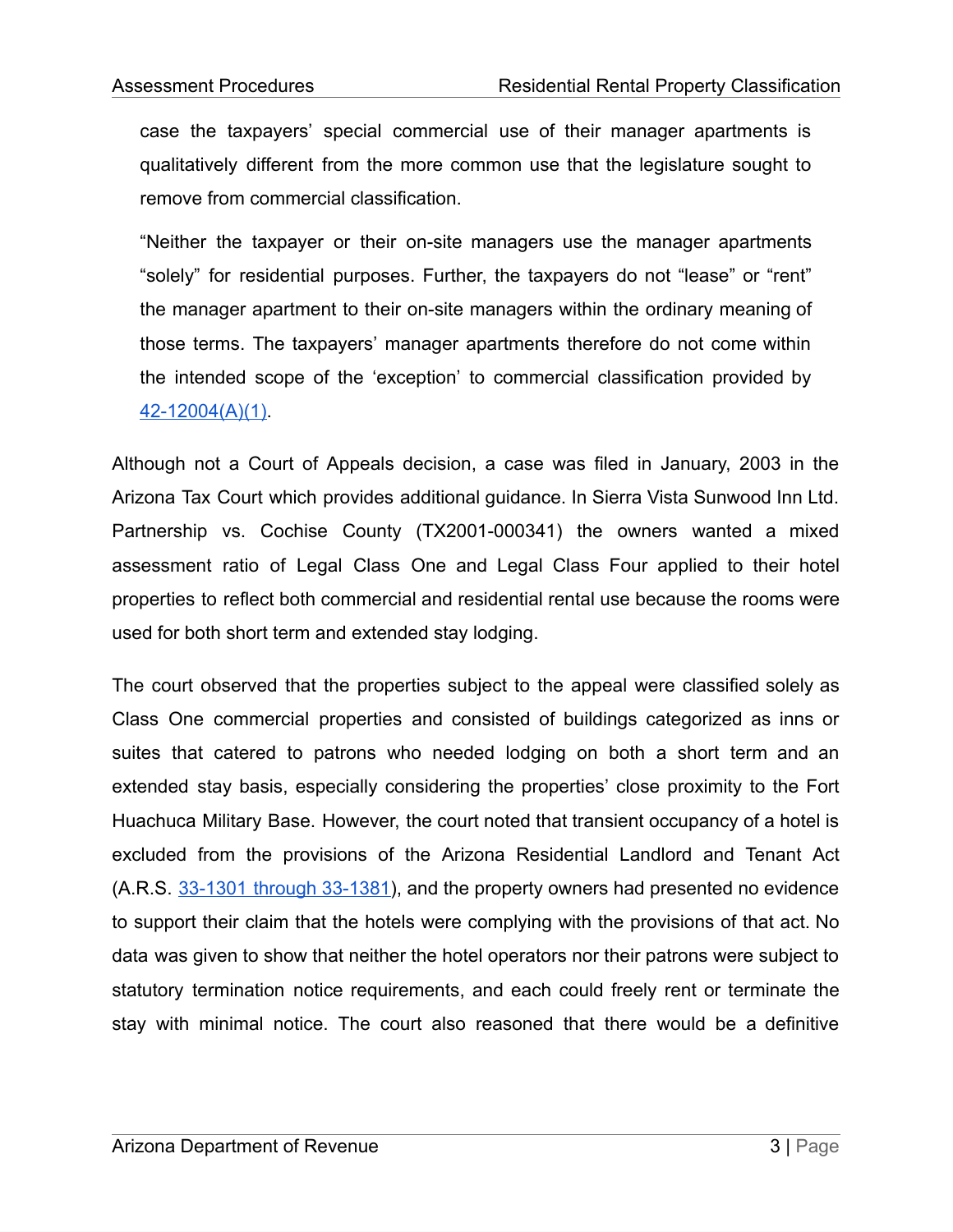building, structure, or specified rooms set aside for residential use, and noted no evidence was presented to inducate that this had been done.

The Court issued an "Under Advisement Ruling" finding that the taxpayer's properties did not fall within Class Four pursuant to A.R.S. [42-12004](https://www.azleg.gov/viewDocument/?docName=http://www.azleg.gov/ars/42/12004.htm), and thus were not entitled to "mixed use" classification pursuant to A.R.S. [42-15010](https://www.azleg.gov/viewDocument/?docName=http://www.azleg.gov/ars/42/15010.htm).

### **Conclusion**

Based on this research, the Department finds that the **owner's** use takes precedence over the **tenant's** use. Properties that are available for either short term or extended stay occupancy are considered to be used commercially and should be classified as Legal Class One. If there is sufficient evidence offered by the owner to document that all or part of the property is used solely for residential rental use, the Assessor may consider changing that portion of the property to Legal Class Four.

The following criteria must be met before a property can be considered to be "used solely for rental residential purposes":

● The property must be made available to the public subject to the laws governing the rental of dwelling units and the rights and obligations of the Arizona Residential Landlord and Tenant Act [\(A.R.S. 33-1301](https://www.azleg.gov/viewDocument/?docName=http://www.azleg.gov/ars/33/01301.htm) to [33-1381](https://www.azleg.gov/viewDocument/?docName=http://www.azleg.gov/ars/33/01381.htm)).

**Note:** This act specifically excludes "transient occupancy in a hotel, motel, or recreational lodging." It also excludes "occupancy by an employee of a landlord as a manager or custodian whose right to occupancy is conditional upon employment in and about the premises."

- The property must be available for rental residential use only, on a year round basis.
- The rental units must be specified as being available for use or actually used for rental residential purposes.